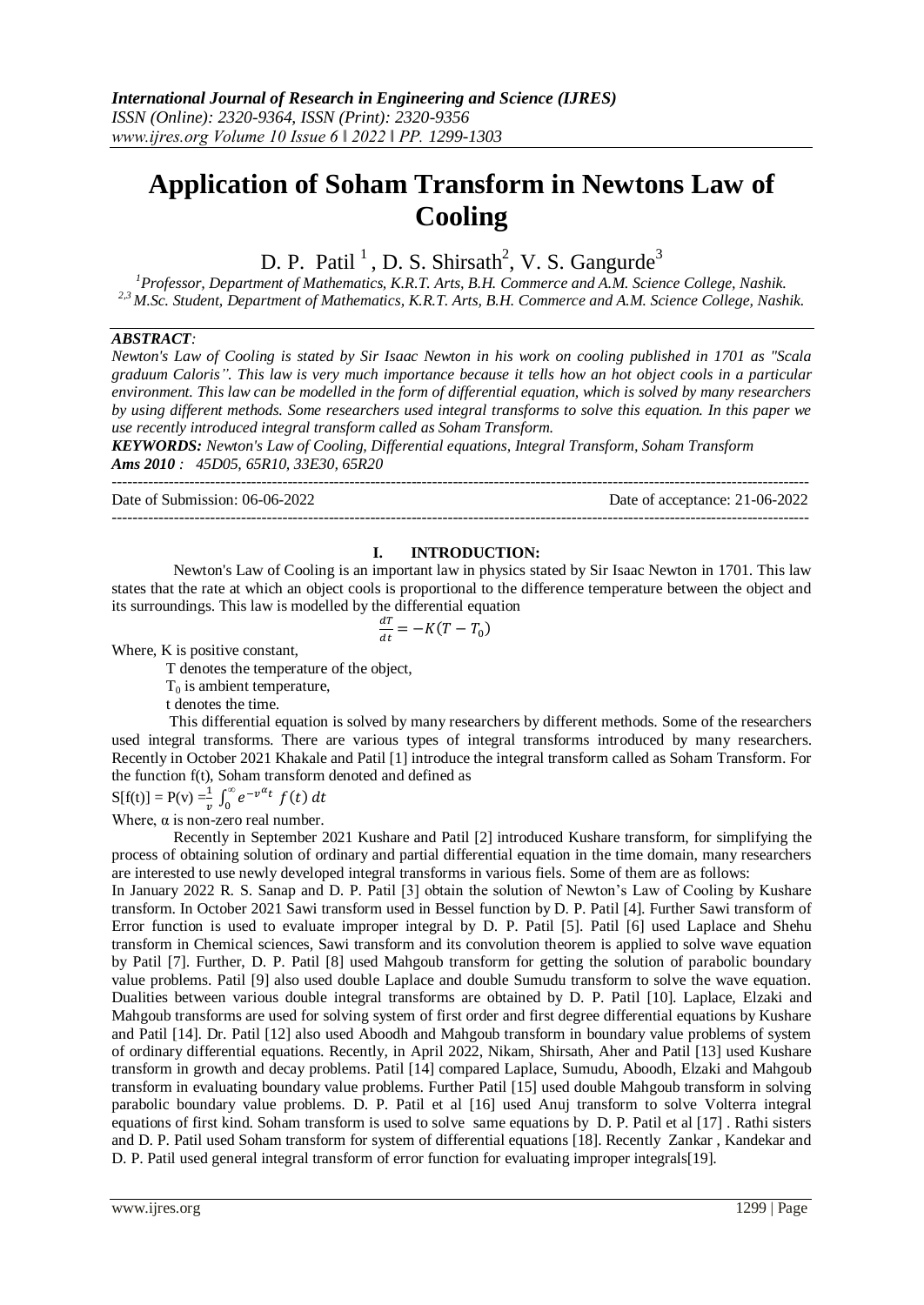In this paper we use Soham transform to obtain the solution for Newton's Law of Cooling. Further, we solved some examples based on Newton's Law of Cooling.

 This paper is organised as follows: Some preliminary concepts are stated in second section. Third section is devoted for application of Soham transform for Newton's law of cooling.

## **II. PRELIMINARIES:**

In this section we state some preliminary concepts to understand this paper easily. We write some formulae for soham transform of the required elementary functions. Further inverse Soham transform and properties of transform are stated. Conclusion is drawn in last section.

**2.1: SOHAM TRANSFORM OF THE ELEMENTARY FUNCTIONS:**

| Sr.No. | F(t)           | Soham Transform                              |
|--------|----------------|----------------------------------------------|
|        |                | $\sqrt{u^{2}+1}$                             |
| 2      |                | $v^{2\alpha+1}$                              |
| 3      | $t^n$          | $\Gamma(n+1)$<br>$\frac{1}{2}a^{n+\alpha+1}$ |
|        | $e^{a\bar{t}}$ | $v(v^{\alpha}+1)$                            |

#### **2.2 INVERSE SOHAM TRANSFORM:[1]**

If Soham transform of  $f(t)$  is  $P(v)$  then inverse Soham transform is defined as

 $^{-1}$ [

Now we will state some required properties

**A.** LINEARITY PROPERTY OF SOHAM TRANSFORM**:[1]**

If  $f_1(t)$  and  $f_2(t)$  be two functions of t and  $c_1$  and  $c_2$  be any two constants then

 $(t) + c_2 f_2(t) = c_1 S[f_1] + c_2 S[f_2].$ 

**B.** [1] Let P(v) Soham transform of {S[f(t)] = P(v)} then :  

$$
S[f'(t)] = v^{\alpha}P(v) - \frac{1}{v} f(0)
$$

### **III. APPLICATION OF SOHAM TRANSFORM IN NEWTON'S LAW OF COOLING :**

In this section we will solve some problems based on Newton's Law of Cooling by using Soham Integral transform.

**Problem .1:** A hot coffee with initial temperature of 115°F is kept in a room temperature of 35°F. The rate of change of temperature is 20°F/min. How long it will take coffee to cool to a temperature of 40°F? **Solution:** Assuming that a coffee obeys Newton's Law of Cooling, We have

$$
\frac{dT}{dt} = -C(T - 35), \qquad T(0) = 115, T'(0) = -20
$$

First we will find the value of C by using initial condition

$$
-20 = -C (115 - 35)
$$
  
-20 = -80 C

$$
\mathcal{C}=0.25
$$

 $\ddot{\cdot}$ So, the differential equation can be written as

$$
\frac{dT}{dt} = -0.25 (T - 35)
$$

Now, By Soham transform, we get

$$
\therefore v^{\alpha} P(v) - \frac{1}{v} T(0) = -0.25 P(v) + 0.25 \times 35 S(1)
$$
  
\n
$$
\therefore v^{\alpha} P(v) - \frac{115}{v} = -0.25 P(v) + 0.25 \times 35 \left(\frac{1}{v^{\alpha+1}}\right)
$$
  
\n
$$
\therefore (v^{\alpha} + 0.25) P(v) = 0.25 \times 35 \left(\frac{1}{v^{\alpha+1}}\right) + \frac{115}{v}
$$
  
\n
$$
\therefore P(v) = \frac{35 \times 0.25}{v} \left[\frac{1}{v^{\alpha}(v^{\alpha} + 0.25)}\right] + \frac{115}{v(v^{\alpha} + 0.25)} \tag{1}
$$

Then by Partial Fractions, we get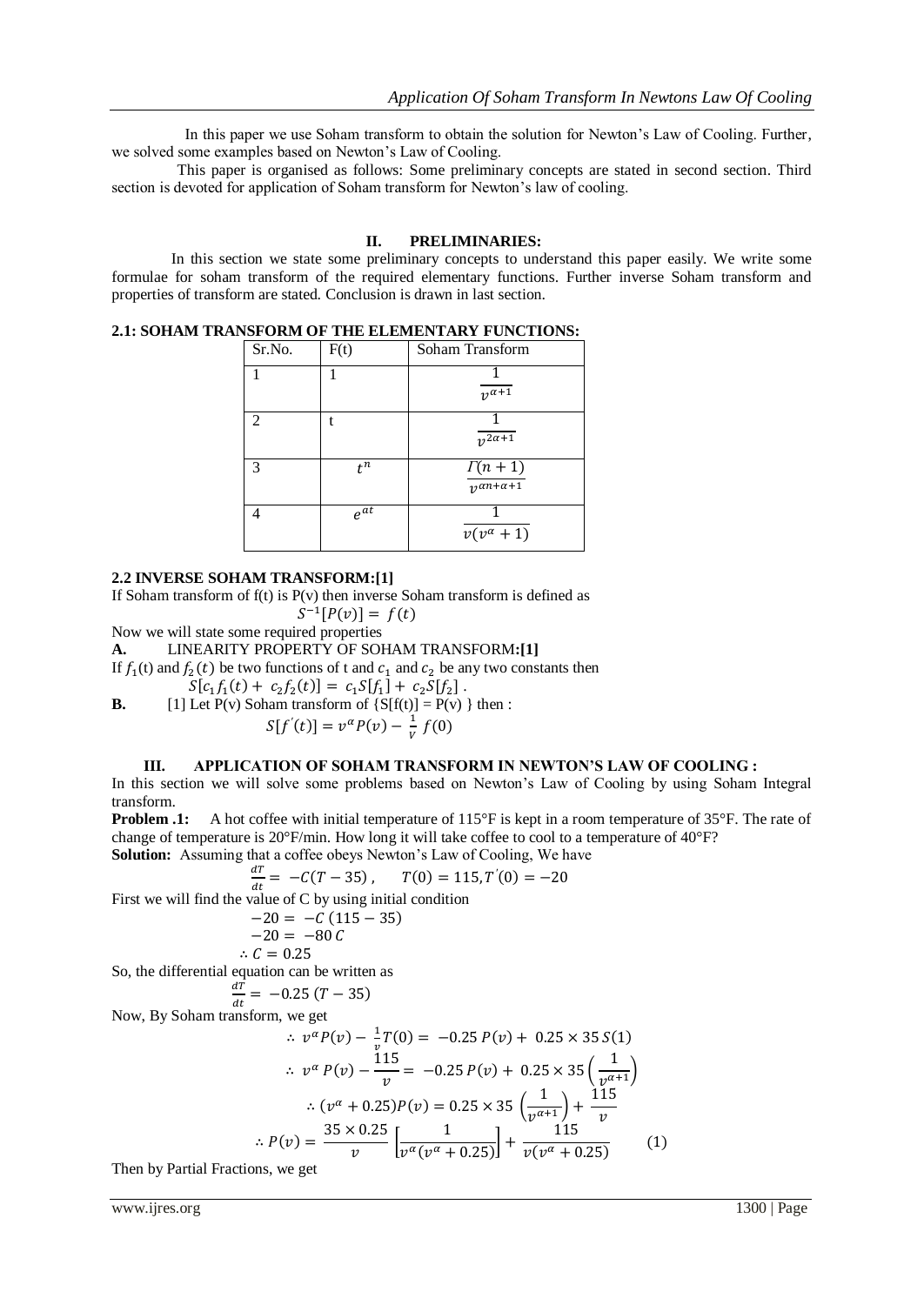$$
\frac{1}{v^{\alpha}(v^{\alpha}+0.25)} = \frac{A}{v^{\alpha}} + \frac{B}{v^{\alpha}+0.25}
$$
  
:. 1 = A(v^{\alpha} + 0.25) + Bv^{\alpha}  
A = 4 and B = -4  

$$
\frac{1}{v^{\alpha}(v^{\alpha}+0.25)} = \frac{4}{v^{\alpha}} - \frac{4}{v^{\alpha}+0.25}
$$

From Equation (1),

$$
\therefore P(v) = \frac{35 \times 0.25}{v} \left[ \frac{4}{v^{\alpha}} - \frac{4}{v^{\alpha} + 0.25} \right] + \frac{115}{v(v^{\alpha} + 0.25)}
$$

$$
= \frac{35}{v^{\alpha+1}} - \frac{35}{v(v^{\alpha} + 0.25)} + \frac{115}{v(v^{\alpha} + 0.25)}
$$

$$
= \frac{35}{v^{\alpha+1}} + \frac{80}{v(v^{\alpha} + 0.25)}
$$

Now by taking inverse Soham Transform, we get

$$
\therefore T(t) = 35S^{-1} \left(\frac{1}{v^{\alpha+1}}\right) + 80S^{-1} \left(\frac{1}{v(v^{\alpha} + 0.25)}\right)
$$
  
\n
$$
\therefore 40 = 35(1) + 80 e^{-0.25t}
$$
  
\n
$$
\therefore e^{-0.25t} = \frac{1}{16}
$$
  
\n
$$
\therefore e^{0.25t} = 16
$$
  
\n
$$
\therefore 0.25t = \ln(16)
$$
  
\n
$$
\therefore 0.25t = 2.772588722
$$
  
\n
$$
t = 11.090354888 \text{ min.}
$$

Thus, Coffee will take 11.09 minutes for cooling to a temperature of 40°F.

**Problem 2:** A heated beam cools at the rate of 3°C per minute when its temperature is 50°C. Find the time taken to cool at 36°C if the temperature of the surroundings is 27°C.

**Solution:** Assuming that heated metal beam obeys Newton's Law of Cooling, We have

$$
\frac{dT}{dt} = -C(T - 27), \qquad T(0) = 50, T'(0) = -3
$$
  
First we will find the value of C by using initial condition  

$$
-3 = -C(50 - 27)
$$

$$
-3 = -23C
$$

$$
C = 0.13
$$
  
So, the differential equation can be written as  

$$
\frac{dT}{dt} = -0.13 (T - 27)
$$
  
Now by Soham Transform, we get  

$$
\therefore v^{\alpha}P(v) - \frac{1}{v}T(0) = -0.13 P(v) + 0.13 \times 27 S(1)
$$

$$
\therefore v^{\alpha} P(v) - \frac{50}{v} = -0.13 P(v) + 0.13 \times 27 \left(\frac{1}{v^{\alpha+1}}\right)
$$

$$
\therefore (v^{\alpha} + 0.13)P(v) = 0.13 \times 27 \left(\frac{1}{v^{\alpha+1}}\right) + \frac{50}{v}
$$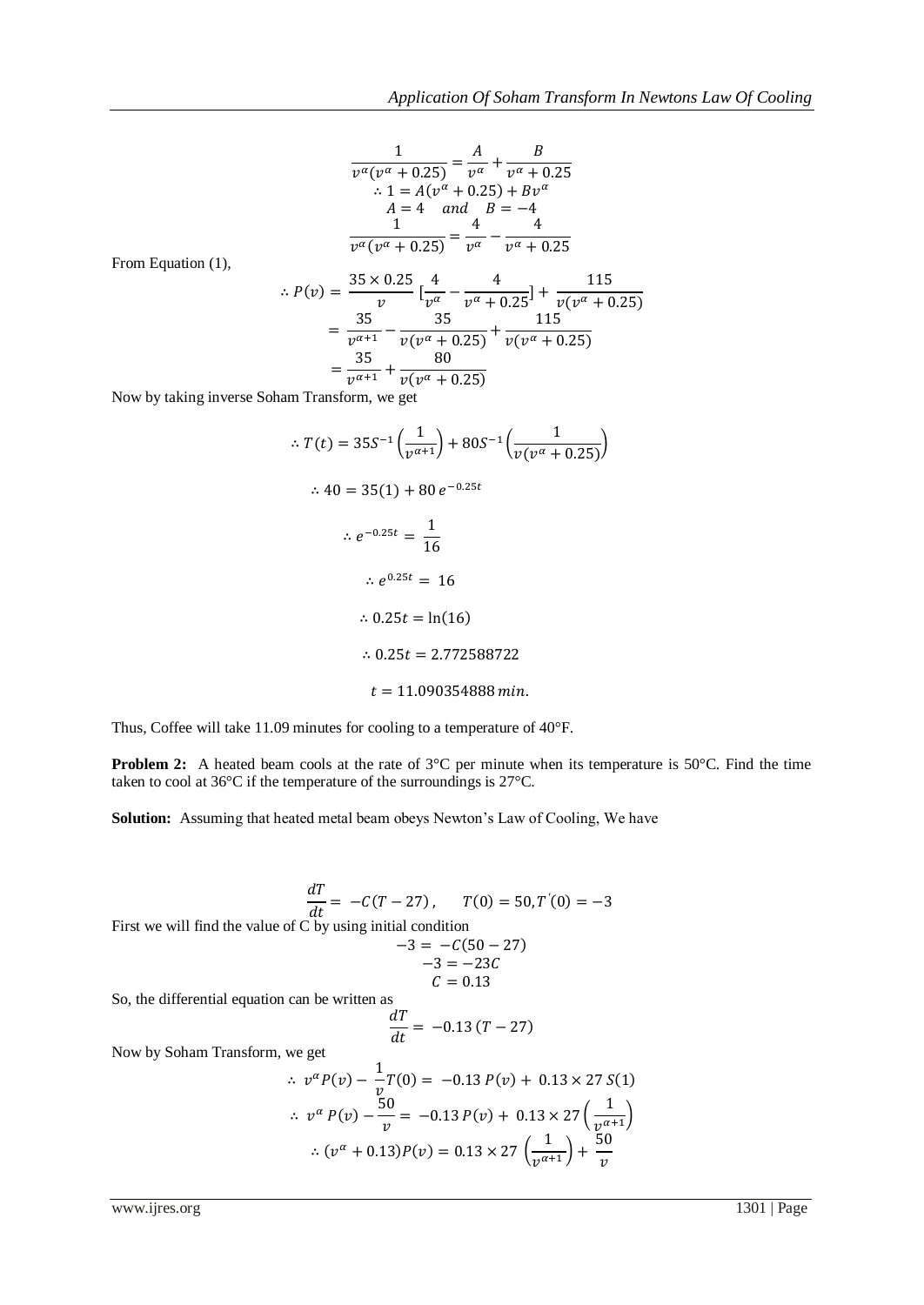$$
\therefore P(v) = \frac{27}{v} \left[ \frac{0.13}{v^{\alpha} (v^{\alpha} + 0.13)} \right] + \frac{50}{v (v^{\alpha} + 0.13)} \tag{2}
$$

By the Partial Fraction, We get

$$
\frac{0.13}{v^{\alpha}(v^{\alpha} + 0.13)} = \frac{A}{v^{\alpha}} + \frac{B}{v^{\alpha} + 0.13}
$$
  
.:  $0.13 = A(v^{\alpha} + 0.13) + Bv^{\alpha}$   
 $A = 1$  and  $B = -1$   
.:  $\frac{0.13}{v^{\alpha}(v^{\alpha} + 0.13)} = \frac{1}{v^{\alpha}} - \frac{1}{v^{\alpha} + 0.13}$ 

From Equation (2),

$$
\therefore P(v) = \frac{27}{v} \left[ \frac{1}{v^{\alpha}} - \frac{1}{v^{\alpha} + 0.13} \right] + \frac{50}{v(v^{\alpha} + 0.13)}
$$
  
= 
$$
\frac{27}{v^{\alpha+1}} - \frac{27}{v(v^{\alpha} + 0.13)} + \frac{50}{v(v^{\alpha} + 0.13)}
$$
  
= 
$$
\frac{27}{v^{\alpha+1}} + \frac{23}{v(v^{\alpha} + 0.13)}
$$

By taking Inverse Soham transform, we get

$$
\therefore T(t) = 27S^{-1} \left( \frac{1}{v^{\alpha+1}} \right) + 23S^{-1} \left( \frac{1}{v(v^{\alpha} + 0.13)} \right)
$$
  

$$
\therefore 36 = 27(1) + 23 e^{-0.13t}
$$
  

$$
\therefore e^{-0.13t} = \frac{9}{23}
$$
  

$$
\therefore e^{0.13t} = 2.5556
$$
  

$$
\therefore 0.13t = 0.9383
$$
  

$$
\therefore t = 7.2175 \text{ min}
$$

Thus, A heated metal beam will take 7.2175 minutes for cooling to a temperature of 36°C.

#### **IV. Conclusion:**

In this paper, we have successful used SOHAM Integral Transform For solving Newton's Law of Cooling. We get the solutions of the problems based on Newton's Law of Cooling easily and accurate.

#### **References:**

- [1]. D. P. Patil, S. S. Khakale, The new integral transform, "Soham transform", International Journal of Advances in Engineering and management, Vol.3, Issue. 10, Oct. 2021, PP. 126-132.
- [2]. S. R. Kushare, D. P. Patil and A. M. Takare, The new integral transform, "Soham transform", International Journal of Advances in Engineering and Management, Vol. 3, Issue.9,Sept. 2019, PP. 1589-1592.
- [3]. R. S. Sanap and D. P. Patil, Soham integral transform for Newton's Law of Cooling International Journal of Advances in Engineering and Management, Vol. 4, Issue. 1, Jan. 2022, PP. 166-170.
- [4]. D. P. Patil, Application of Sawi transform in Bessel Function, Aayushi International Interdisciplinary Research Journal, Special Issue. No. 86, PP. 171-175.
- [5]. D. P. Patil, Applications of Sawi transform of error functions evaluating improper integral, Vol. 11, Issue. 20, June 2021, PP. 41-65.
- [6]. D. P. Patil, Application of integral transform in Chemical Sciences, Aayushi International Interdisciplinary Research Journal, special Issue.No.88, PP. 437-441.
- [7]. D. P. Patil, Sawi transform and convolution theorem for initial boundary value problems ( Wave equations ), Journal of Research and Development, Vol.11, Issue.14, (June 2021), PP. 133-136.
- [8]. D. P. Patil, Application of Mahgoub transform in parabolic boundary value problems, International Journal of Current Advanced Research, Vol.9, Issue.4(c) April 2020, PP. 21949-21957.
- [9]. D. P. Patil, Solution of wave equation by double Laplace and double sumudu transform, Vidyabharti International Interdisciplinary Research Journal, special Issue-IV CIMS 2021, Aug 2021, PP. 135-138.
- [10]. . D. P. Patil, Dualities between double integral transforms, International Advanced Journal in Science, Engineering and Technology, Vol.7, Issue- 6, June 2020, PP. 74-82.
- [11]. S. R. Kushare, D. P. Patil, A. M. Takate, Comparison between Laplace, Elzaki and Mahgoub transform for solving system of first order and first degree differential equations, Vidyabharti international Interdisciplinary Reseach Journal, special Issue IVCIMS, Aug. 202, PP. 139-144.
- [12]. D. P. Patil, Aboodh and Mahgoub transform in boundary value problems of system of ordinary differential equations, International Journal of Advance Research in Science, Communication and Technology, Vol.6, Issue-1, June 2021, PP. 67-75.
- [13]. D. P. Patil, P. S. Nikam, S. D. Shirsath, A. T. .Aher, Kushare transform for solving the problems on Growth and Decay, Journal of Emerging Technologies and Innovative Research(JETIR), Vol.9, Issue-4, April 2022, PP. h317-h323.